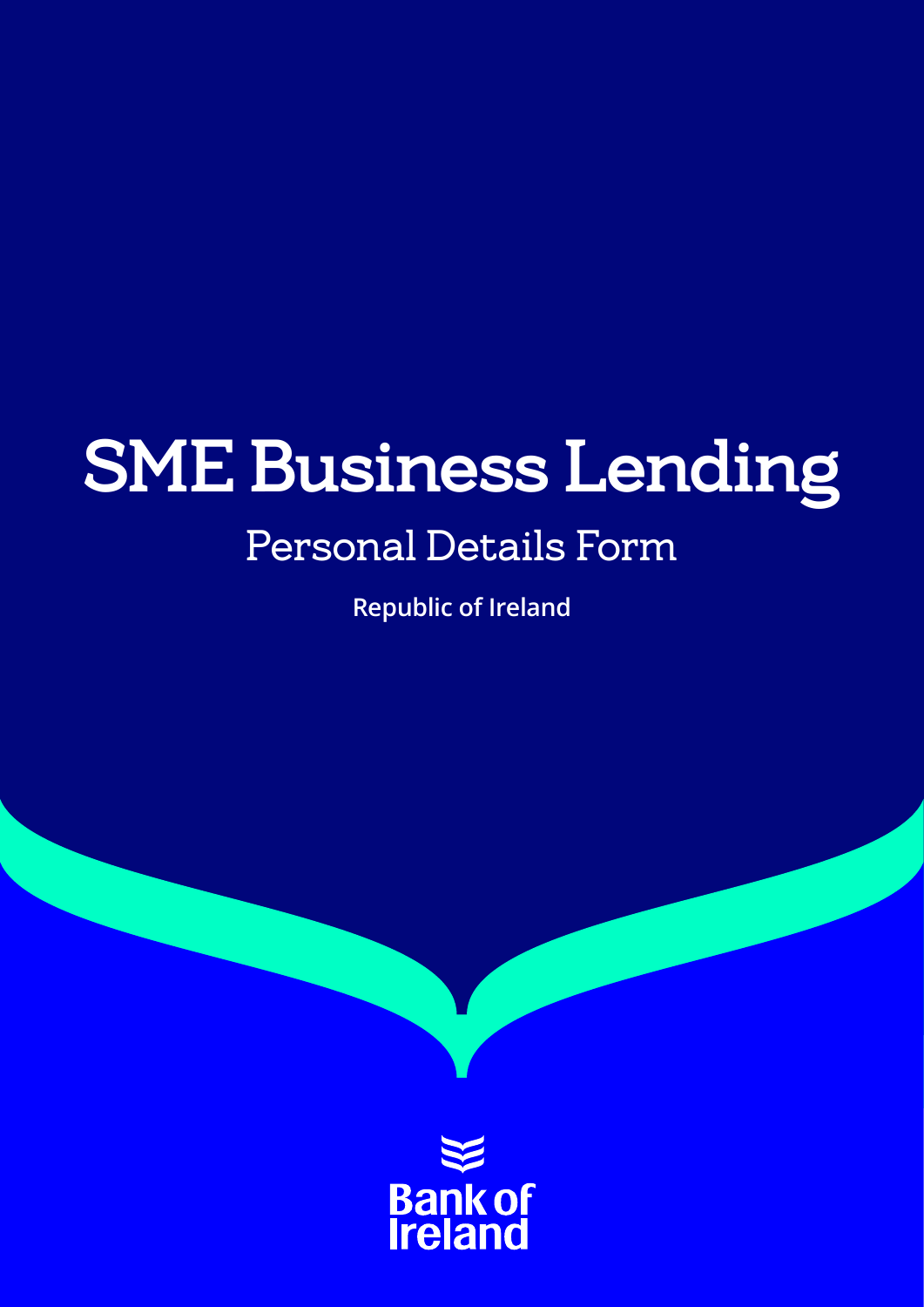# Addendum to SME Business Lending Application Form

# **Republic of Ireland**

PLEASE COMPLETE IN BLOCK CAPITALS

| Section 1: Business Details |  |                                   |  |  |  |
|-----------------------------|--|-----------------------------------|--|--|--|
| Business Name               |  | Company Registration No.          |  |  |  |
| <b>Trading Name</b>         |  | Company incorporated in (Country) |  |  |  |

### Section 2: Personal Details

**Your personal details are important to us and while it is critical to understand your business, it is also important to understand its owners. The personal details you provide will help us meet your business' current needs.** 

## **PERSONAL DETAILS**

| Name                                           |                                                                        | Time with Bank                            | Years<br>Months              |
|------------------------------------------------|------------------------------------------------------------------------|-------------------------------------------|------------------------------|
| Address                                        |                                                                        | No. of Dependants                         |                              |
|                                                |                                                                        | Age Range                                 | to                           |
|                                                |                                                                        | Residential Status                        | Tenant<br>Owner              |
|                                                |                                                                        |                                           | Living with Parents<br>Other |
|                                                |                                                                        | No. of Years at Address                   |                              |
| Marital status                                 |                                                                        | Estimated Value of Home                   |                              |
| Account Number                                 |                                                                        | Annual Salary                             |                              |
| Sort Code                                      |                                                                        | Salary Payment Frequency                  |                              |
|                                                |                                                                        | Previous Address                          |                              |
| <b>Contact Details</b>                         |                                                                        | (If less than 3 years at current address) |                              |
| Email                                          |                                                                        |                                           |                              |
| Telephone                                      |                                                                        |                                           |                              |
| Mobile                                         |                                                                        |                                           |                              |
| <b>Best Contact Time</b>                       |                                                                        |                                           |                              |
| Date of Birth                                  |                                                                        |                                           |                              |
| Personal Public<br>Service Number<br>$(PPSN)*$ |                                                                        |                                           |                              |
|                                                | *We use this to check the Central Credit Register, which became law in |                                           |                              |

*\*We use this to check the Central Credit Register, which became law in 2019. Documentary evidence of your PPSN will be required.*

### **Agri Business Only**

|          | Off Farm Income (OFI) (Tick as appropiate) Gross |        |  | Net               |
|----------|--------------------------------------------------|--------|--|-------------------|
|          | Details                                          | Amount |  | Freq. of Payments |
| OFI(i)   |                                                  |        |  |                   |
| OFI (ii) |                                                  |        |  |                   |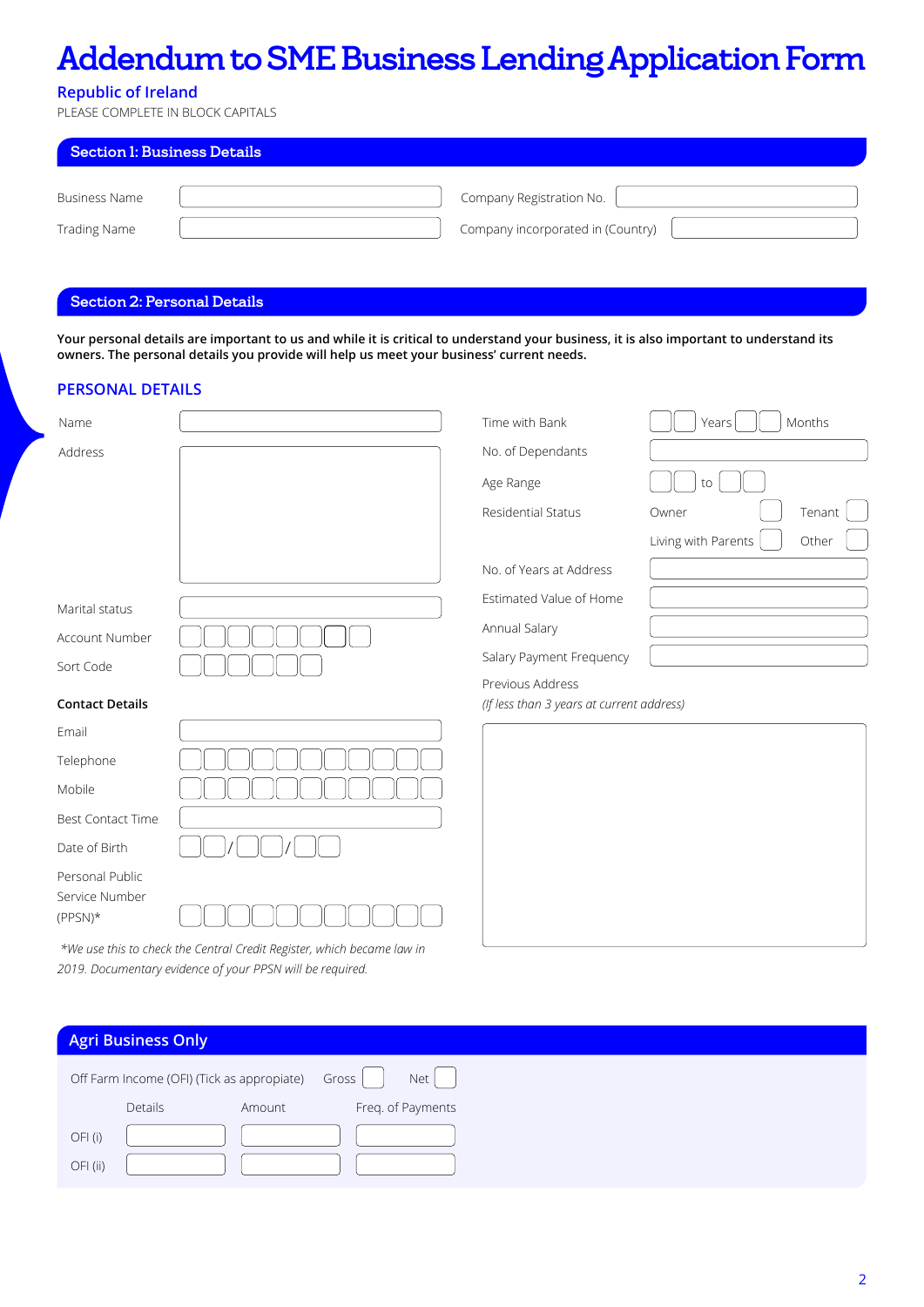# **PERSONAL FINANCIAL DETAILS**

| <b>BORROWINGS</b>    | <b>Financial Institution</b> | Amount Outstanding (000's) | <b>Monthly Repayments</b> |
|----------------------|------------------------------|----------------------------|---------------------------|
| Mortgage             |                              |                            |                           |
| Personal Loan        |                              |                            |                           |
| Motor Loan           |                              |                            |                           |
| Overdraft            |                              |                            |                           |
| Credit & Other Cards |                              |                            |                           |
| Tax Liability        |                              |                            |                           |
| Other                |                              |                            |                           |

## **SAVINGS & INVESTMENTS**

|                             | <b>Financial Institution</b> | Amount Outstanding (000's) | <b>Current property</b><br>value (000's) | <b>Gross Annual Rental</b><br>Income (000s) |
|-----------------------------|------------------------------|----------------------------|------------------------------------------|---------------------------------------------|
| Savings                     |                              |                            |                                          |                                             |
| Deposits                    |                              |                            |                                          |                                             |
| Other                       |                              |                            |                                          |                                             |
| Investments                 |                              |                            |                                          |                                             |
| Investment Accounts         |                              |                            |                                          |                                             |
| Life Assurance              |                              |                            |                                          |                                             |
| Shares                      |                              |                            |                                          |                                             |
| Pensions                    |                              |                            |                                          |                                             |
| Property                    |                              |                            |                                          |                                             |
| (other than<br>family home) |                              |                            |                                          |                                             |
|                             |                              |                            |                                          |                                             |

# **Note**

Personal Identification & Verification Documents may be required. E.g. passport/drivers licence, proof of address. Your business advisor will advise of your requirements to ensure a speedy decision.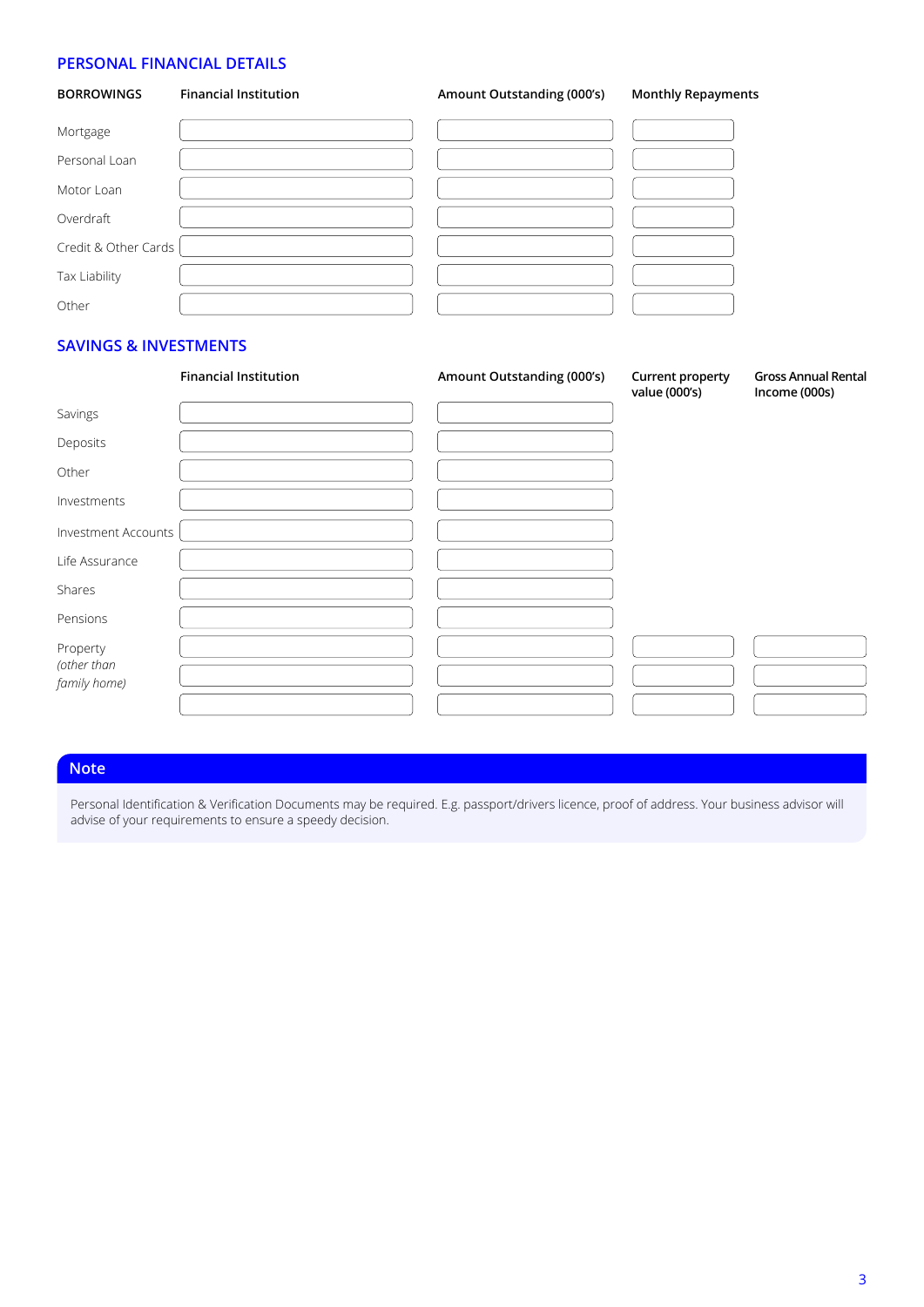#### Section 3: Authorisation And Information/Notifications On Use Of Personal Data

This Form must be completed in full.

#### **Consents required under consumer legislation**

**The information I am supplying on this application will be used for the purpose of providing me with the service I have requested. By supplying the Bank with my home or work telephone or email address I am giving my consent to Bank of Ireland to contact me in any of those ways in connection with this request.** 

|  | w |  |
|--|---|--|
|  |   |  |

If you do not provide your consent the Bank may not be able to contact you in relation to this application and any subsequent service we may provide.

#### **Data Protection:**

 I understand that – unless the Bank has told me differently - the provision of my personal details by me to the Bank for the purposes of this application is a contractual requirement and/or necessary for the Bank to comply with its legal obligations. By signing this form, I acknowledge that I have read Bank of Ireland's Data Privacy Summary provided with this application. Please note that more detailed information is available in the full Bank of Ireland Data Privacy Notice which is available on request or at www.bankofireland.com/privacy. This notice is a guide to how the Bank of Ireland Group processes personal data.

| Signed | sign<br>$\mathbb{Z}$<br>ro:<br>here |  | Jatr |
|--------|-------------------------------------|--|------|
|--------|-------------------------------------|--|------|

#### **Marketing Preferences**

Please note that if you are an existing Bank of Ireland Group customer, we will continue to respect your marketing preferences with us.

If for any reason you do not want to be contacted for marketing purposes by us, please contact us on 01 688 3674.

If you are not already a Bank of Ireland Group customer we will not contact you for marketing purposes unless you tell us you would like to be contacted. You can let us know this by contacting us on 01 688 3674.

#### **CREDIT REFERENCE AGENCIES**

As part of the application process and ongoing loan management we will carry out credit checks and share information with the Central Credit Register (CCR) and/or other credit reference agencies. Those agencies may keep a record of this information and may give it to other financial institutions that you apply to for credit facilities.

#### **PERSONAL DATA NOTICE FROM THE STRATEGIC BANKING CORPORATION OF IRELAND**

The information, including personal data, provided on this application may be disclosed by the Bank to the Strategic Banking Corporation of Ireland ("SBCI") for the purposes of: (i) determining eligibility for the particular SBCI Scheme; (ii) anti-money laundering / financing of terrorism or fraud; (iii) the Bank and SBCI's reporting functions in accordance with the Scheme; and (iv) conducting relevant surveys by or on behalf of the SBCI. Such processing is undertaken pursuant to the SBCI's statutory purposes and in relation to personal data that it obtains, the SBCI acts as data controller for the purposes of applicable data protection law. The SBCI may also disclose the information to its respective advisors, contracted parties, delegates and agents, and the SBCI's own funders (details of which are available at: sbci.gov.ie/). For further information on how the SBCI handles personal data, including information about your data protection rights (in respect of the SBCI) and the contact details of the SBCI's data protection officer, please refer to the SBCI's data protection statement which is available at: sbci.gov.ie